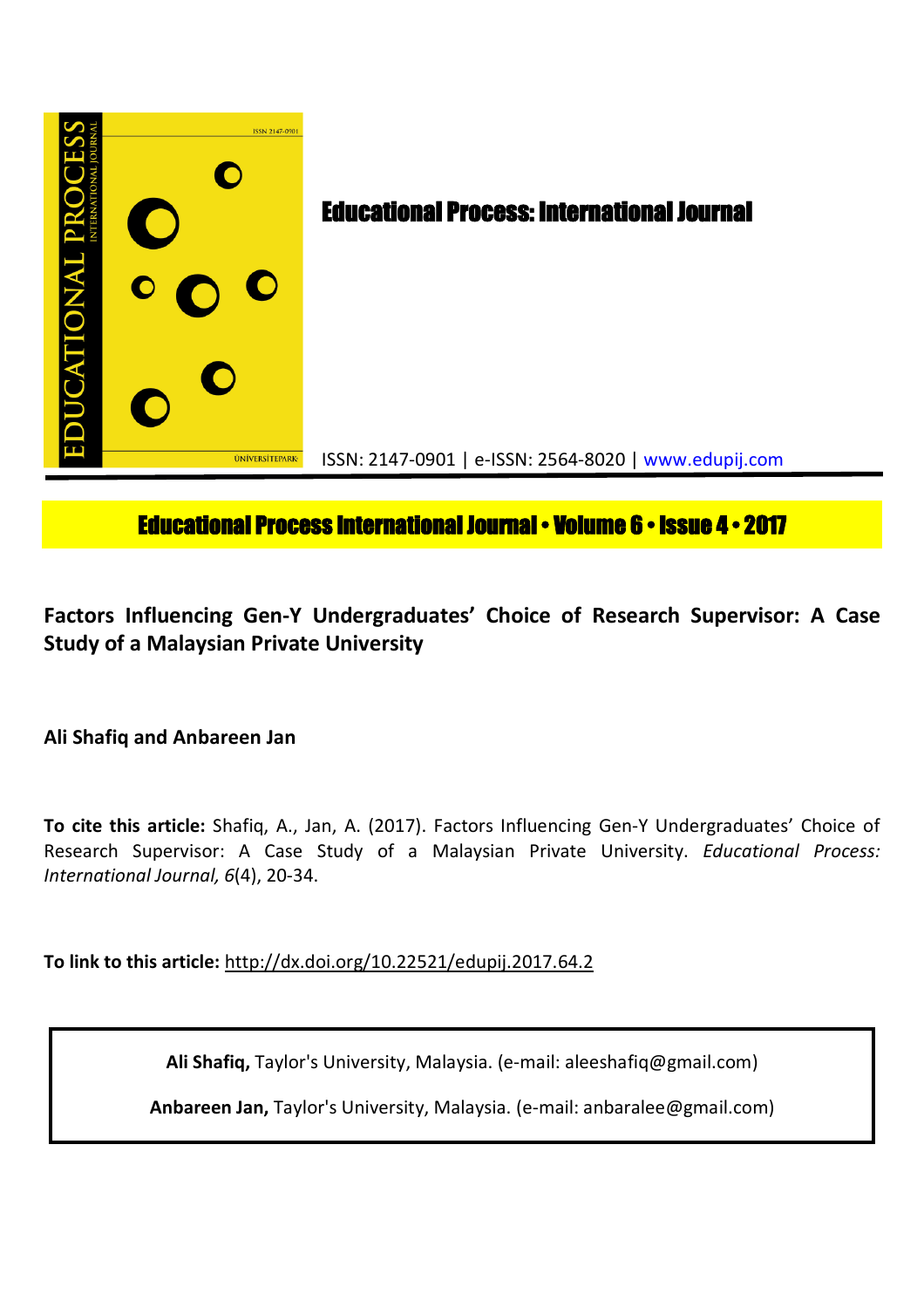# **Factors Influencing Gen-Y Undergraduates' Choice of Research Supervisor: A Case Study of a Malaysian Private University**

ALI SHAFIQ and ANBAREEN JAN

# **Abstract**

This paper explored what factors Gen-Y undergraduates deem important, and how they are ranked in selecting a research supervisor. Focus group was used at the first stage to elicit factors that were important to the respondents. The second step included ranking those factors through qualitative survey. The 12 identified factors ranked in descending order of importance are: Educational qualification, experience in the field, previous encounter with the supervisor, previous projects supervised by the supervisor, word-of-mouth related to the supervisor, referral by other faculty members, research methodology used by the supervisor, age, gender, nationality/ethnicity, religion, and profile picture of the supervisor. Being an exploratory study, the data is collected from a small sample from one university only, hence raising generalization issues. For future research, these dimensions can be validated via a large sample study. This research sheds light on what attracts millennials when selecting their research supervisor; from which academics and higher education institutions can identify potential areas of weaknesses and introduce subsequent improvements. The existing literature focusses on postgraduate researchers, after they have chosen a supervisor; whereas this research explores how undergraduates choose a research supervisor. The model formulated in this study could also be applied to postgraduate students as to what attracts them when selecting their supervisor.

**Keywords:** research supervision, millennials/Gen-Y, services marketing, consumer decision making process, qualitative research.



EDUPIJ • ISSN 2147-0901 • e-ISSN 2564-8020 Copyright © 2017 by ÜNİVERSİTEPARK edupij.com

………………………………………........….....………………………………...……………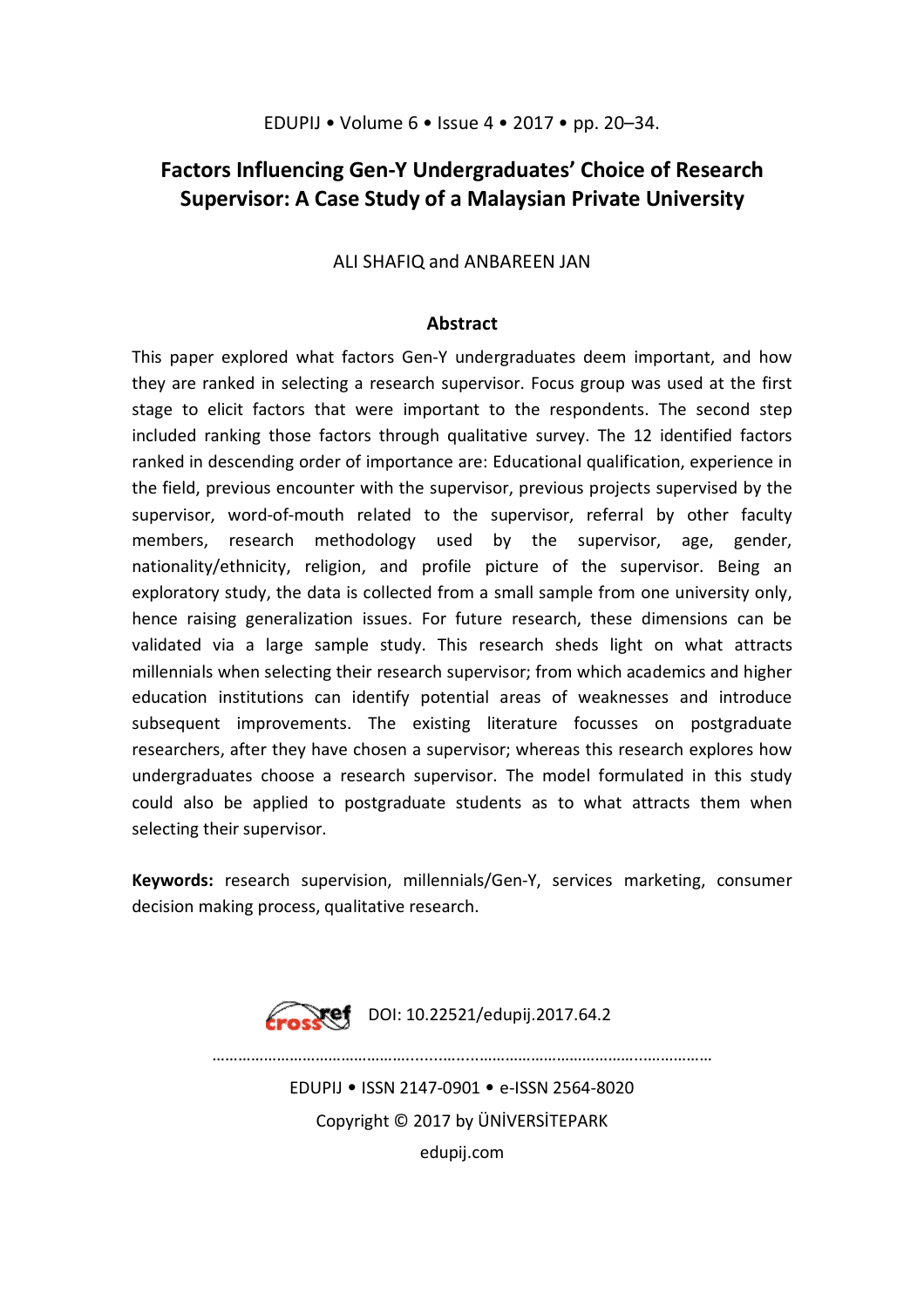# **Introduction**

Education is regarded as a service, which is positioned towards the service end of the product-service continuum (Lovelock & Wirtz, 2011) (see Appendix A). The Three-Stage Model of Service Consumption by Lovelock and Wirtz (2011) can thus be applied whenever making a decision regarding education (consumption). This paper focuses on the central process of what happens inside the consumers' "black box" when making a decision. Specifically it is the "pre-purchase search" that sparked the interest for this paper.

Generation Y is a cohort born after Generation X (San, Omar, & Thurasamy, 2015) roughly between 1980-2000 (Kelan, 2017); some put the period between 1978-1994 (San et al., 2015) or even 1980-1994 (Thambiah, Khin, Muthaiyah, & Yen, 2015). They are also referred to the *millennials* (Kelan, 2017), *dot.com generation*, *eco boomers*, and *millionaires* (San et al., 2015). By 2030, this generation will comprise 75% of the total global workforce (Naim & Lenkla, 2016). Thambiah et al. (2015) reported that Gen Y in Malaysia account for 35% of the total population and is thus considered the largest segment (San et al., 2015). It is regarded as a vital consumer segment by the prime minister of Malaysia, *Datuk Seri* Najib *Tun* Razak (Gasper, 2014). Gen Y have high buying power (San et al., 2015), different societal values (Sa'ari & Koe, 2014), as well as different personalities, attitudes, behaviors, and work values (Naim & Lenkla, 2016); and hence should not be ignored in consumer behavior studies Sa'ari and Koe (2014).

Research supervision has now gained central importance in the successful completion of many graduate programs. Ismail, Abiddin, and Hassan (2011) describe supervision as:

A two-way interactional process that requires both the student and the supervisor to consciously engage each other within the spirit of professionalism, respect, collegiality, and open-mindedness. Supervision is a complex social encounter which involves two parties with both converging and diverging interests. (p. 79)

This research identifies the research-supervisor related factors important to the students. Often undergraduate students pursuing a business degree undertake a miniresearch to learn research fundamentals while exploring a topic of interest. For that they require a research supervisor to guide them. What factors affect a student's choice of supervisor, especially at the undergraduate level, is mostly an understudied area. Existing research on research supervision revolves around postgraduate students, and that too is limited to the period when the research students have actually initiated their research studies (Al-Naggar, Sarory, Al-Naggar, & Al-Muosli, 2012; Burnett, 1999; Fulton & Turner, 2008; Ismail et al., 2011; Lessing & Schulze, 2002; Malfroy, 2005; Nordentoft, Thomsen, & Wichmann-Hansen, 2013; Svinhufvud & Vehviläinen, 2013; Vilkinas, 2008). This paper focuses on undergraduate research students who are yet to embark on their research journey.

It carries its significance from the fact that universities are emphasizing on quality research students in order to enhance their own image and rankings (Ismail et al., 2011). Information on the perceptions of students offers very important clues as to what they expect (Lessing & Schulze, 2002). It is very pertinent in today's time when students are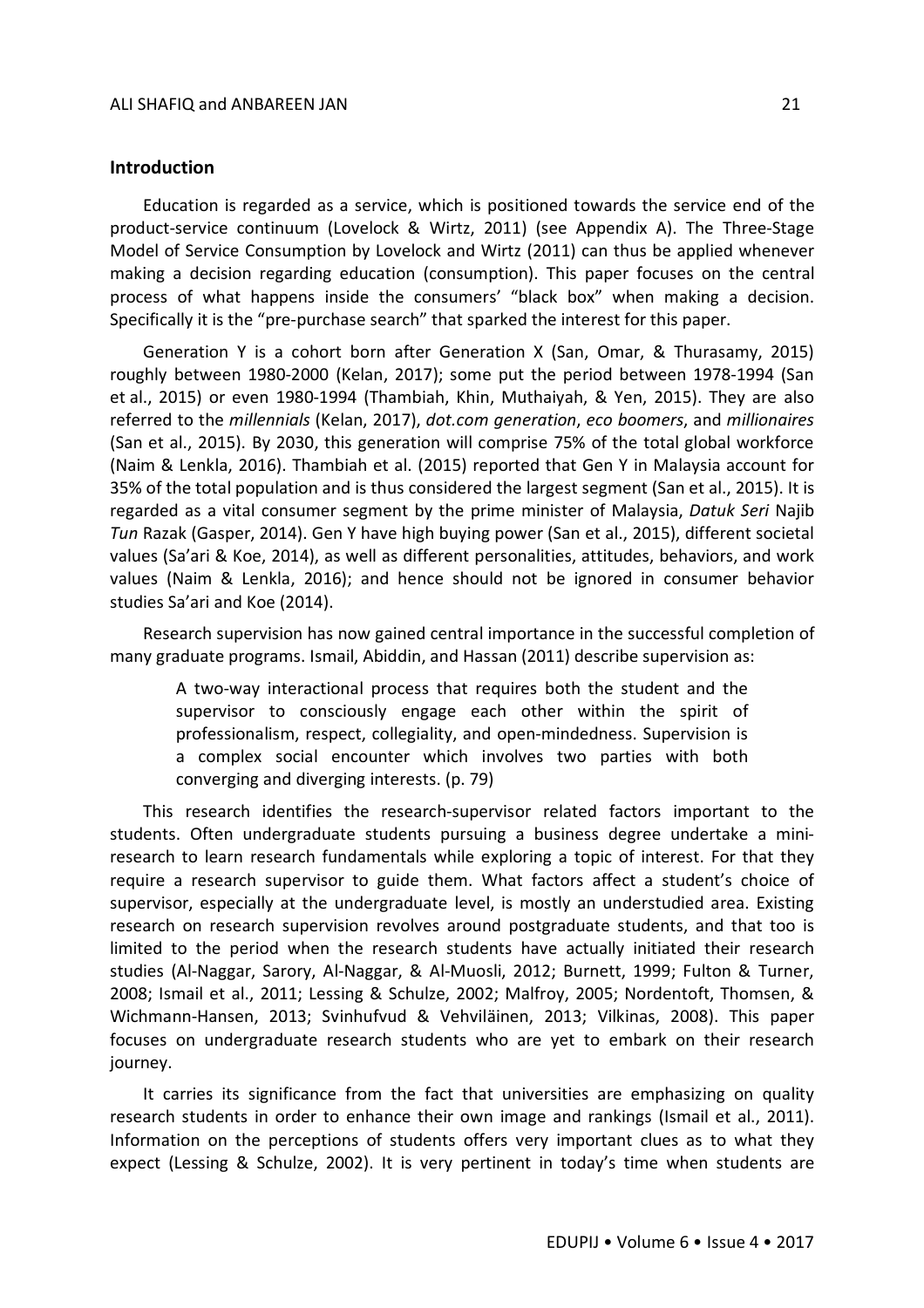becoming more and more aware of their rights, as a result of which they demand more quality (Lessing & Schulze, 2002).

#### *Literature Review*

This section discusses the concept of service, the importance of millennials, and existing research on research supervision.

#### *Services*

Services are defined by Lovelock and Wirtz as:

Services are economic activities offered one party to another. Often timebased, performances bring about desired results to recipients, objects, or other assets for which purchasers have responsibility.

In exchange for money, time, and effort, service customers expect value from access to goods, labor, professional skills, facilities, networks, and systems; but they do not normally take ownership of any of the physical elements involved. (2011, p. 37)

In this regard, the authors explain that customers/purchasers are looking for solutions or *desired results* to their problems; and often the service providers are seen marketing their services as a solution to the problems being faced. Value is created when the service provider renders her expertise to create the desired results, which does not always end in ownership of anything.

When products and services are compared along the degree of tangibility, Shostack (1977) gave an interesting continuum where pure products are placed at one end and pure services on the other. Consultation and teaching are seen as near the pure services end; this confirms the status of project supervision as a service that academics provide to the students. Finally, using Lovelock's (1983) classification, project supervision is classified under *mental stimulus processing* where *intangible actions* are performed upon *people* (see Appendix B)*.*

#### *Three-stage model of service consumption*

"Understanding customer behavior lies at the heart of marketing" (Lovelock & Wirtz, 2011, p. 58). In this regard it becomes very important to understand how customers behave before, during, and after their purchase and consumption of the product or service. Lovelock and Wirtz (2011) came up with the Three-Stage Model of Service Consumption for the same purpose consisting of a (1) Pre-purchase Stage, (2) Service Encounter Stage, and (3) Postencounter Stage. Each stage has several more steps within. Of relevance here is the Prepurchase Stage where the customer (a) becomes aware of the need, (b) evaluates the alternatives available, and (3) makes a decision (Lovelock & Wirtz, 2011). Here it seems pertinent to reintroduce the purpose and objective of this paper – to find which factors are important to the students to select their research project supervisor. Some other concepts need to be specified here: Research project is already classified as a "service" where students are the "customers" and the potential supervisors are the "service providers." The customers (students) are already aware of the need, which is to obtain good grades in the research module in order to achieve their undergraduate degree.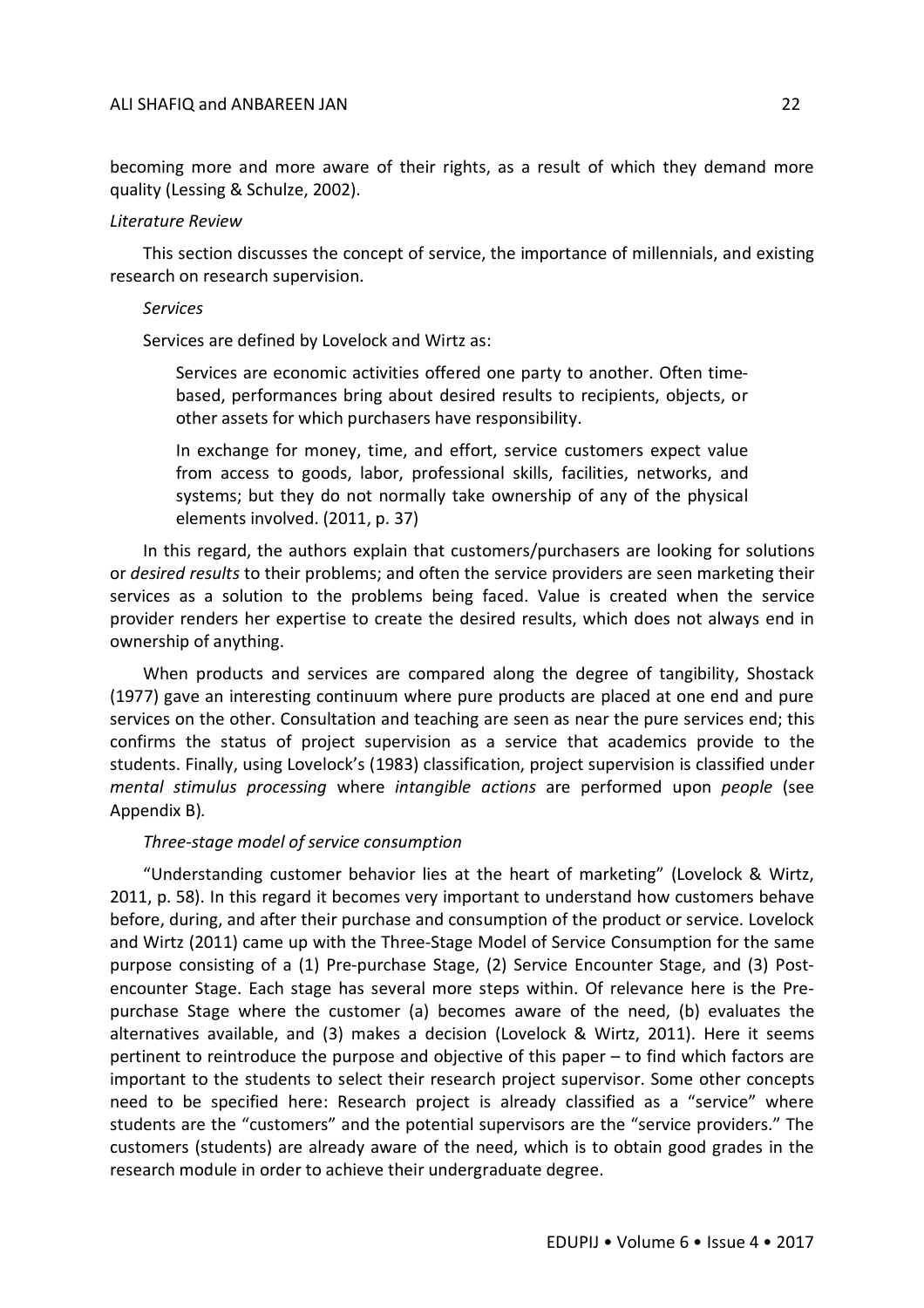#### ALI SHAFIQ and ANBAREEN JAN 23

The second step is of most relevance here where the customers evaluate the various service providers (research supervisors). In this regard, Lovelock and Wirtz (2011) give certain sources whom the customers consult in order to evaluate the alternatives, such as the customers review the information provided by the supplier herself which includes advertising, brochures, information on websites or other public places. The customers can also review information from third parties in the form of reviews, ratings, comments or complaints, awards, and satisfaction ratings. The customers can also review the service providers after a one-on-one discussion with them. Finally, the evaluation can also take place after seeking advice and feedback from third party advisors, and other customers. Hence, all these factors potentially influence the decision making. This research tries to find which of these sources held most significance to the customers when making the consumption decision.

#### *Previous research on supervisor selection*

This section of the literature review centers around the factors identified in the focus group session, i.e., age, educational qualification, gender, nationality (or ethnicity), number of years of experience, other projects supervised, previous encounter with the supervisor, profile picture, referral by other faculty members, religion, research methodology, and word-of-mouth about the supervisor (in alphabetical order) and will be discussed accordingly.

The way a supervisor conducts supervision is important not only for the student, but also for the institution. Supervision has important moral, reputational, as well as financial implications (Al-Naggar et al., 2012). Effective facilitation and responsibility is required for the completion of a student's research (Al-Naggar et al., 2012). Lessing and Schulze (2002) equate a supervisor's role to that of a *guide* which advises and ensures scientific quality while providing emotional support. Grant (1999, p. 2) says that predominantly supervisory practice is viewed as a "fundamentally rational and transparent practice between autonomous individuals." It is also seen as a form of teaching, where teaching is a progressive activity which is always aimed at developing the student to their fullest potential.

# *Age, gender, and nationality/ethnicity of the supervisor*

"Identity counts in supervision" (Grant, 1999, p. 3). Identity, a personal attribute that affects one's beliefs and behaviors of both parties, tends to affect the relationship (Grant, 1999). Since identities are socially defined too, some identities enjoy privileges that others do not. The same identities can be a source of "personal confidence, of resentment, of idealization, of stereotyping, or of dismissiveness" (Grant, 1999, p. 3). The nature of the student-supervisor relationship is potentially influenced by demographic characteristics such as gender and ethnicity (Grant, 1999; Ismail et al., 2011). Kulik and Holbrook (2000) found that service providers' gender and ethnicity affected customers' reactions and acceptability of an unfavorable situation. Similarly, Fischer, Gainer, and Bristor (1997) found genderstereotypes to affect customers' perception of service quality. Grant (1999) mentions age to be a contributing factor the supervisor-supervisee relationship. Al-Naggar et al. (2012) conducted a qualitative research on international PhD students of a public university in Malaysia to find their satisfaction level with their research studies. They cited many factors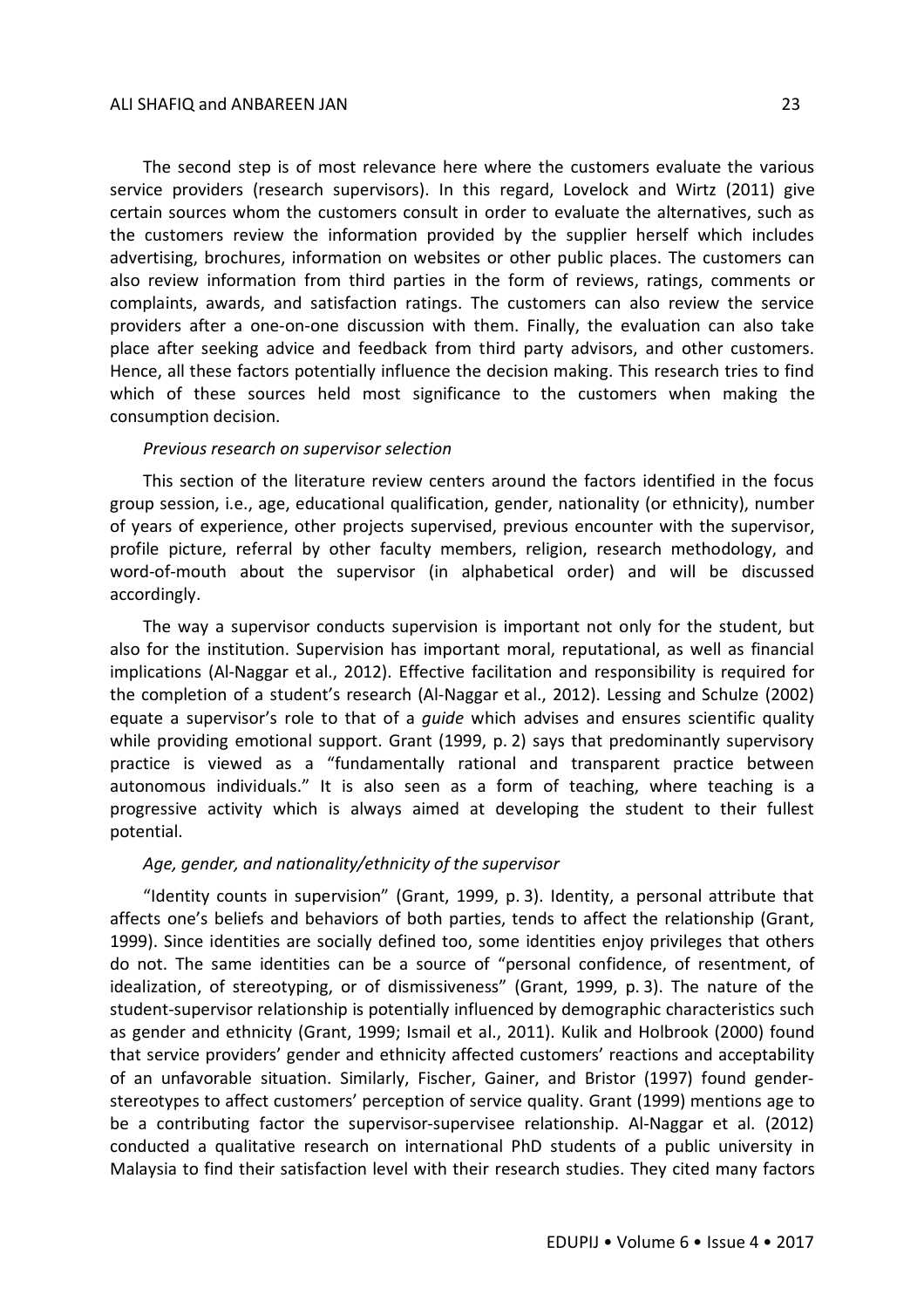#### ALI SHAFIQ and ANBAREEN JAN 24

which determine a research student's completion of studies such as "attendance status, level of research funding available, age, completion of an honors degree and discipline areas… suitability of research topic, intellectual environment of the department, and *[sic]*  access to equipment and computers [,] and gender" (Al-Naggar et al., 2012, p. 265).

# *Number of years of experience/Supervisor's capability*

"Successful completion of a dissertation was just as much a function of the abilities of the student as of the supervisor" (Lessing & Schulze, 2002, p. 140). The same notion is seconded by Ismail et al. (2011). Further, "there is no doubt…that the capability of the supervisor is a key factor in the success of candidates" (Vilkinas, 2008, p. 298). Al-Naggar et al. (2012) also cites many research studies which term the supervisor's capabilities as a key factor in a research students' success. Lessing and Schulze (2002) also mention expertise in the research area as one of the main contributions that a supervisor should give; the other two being support for the student and a balance between creativity and critique. Further in their paper they mention some of the causes of student failure, including having a supervisor who does not understand what the research degree requires; in other words, the supervisor is not sufficiently capable. This, in the words of Ismail et al. (2011) is stated as "supervisor's lack of experience." Grant (1999, p. 7) positions a supervisor as an "experienced and successful researcher, an established authority in some area of his/her discipline" which corresponds to the concept of supervisory capability.

# *Other projects supervised by the research supervisor*

If the supervisors are not actively engaged in research, the student will have difficulty in reaching their ultimate goal, write Lessing and Schulze (2002). They must have relevant research knowledge, states Vilkinas (2008).

#### *Previous encounter with the research supervisor*

Grant (1999) discusses the widely accepted models of supervision, and while discussing the *negotiated process* model of supervision, highlights the importance of past and current interaction between the supervisor and supervisee.

# *Referral to the research supervisor by other faculty members*

Lessing and Schulze (2002) conclude in their qualitative analysis that students often require referral to other experienced people about certain areas during their studies. On the other hand, Al-Naggar et al. (2012) write that although it is not common to discuss one's supervisory experience among staff, it might actually be beneficial for the quality of research work by the student. This hints towards the factor identified in the current study as "referral by another faculty member."

#### *Religion of the research supervisor*

Grant (1999) terms supervision as "ethical work" as it carves the students as

Particular kinds of subjects, academic researchers, with particular sorts of values, beliefs [,] and practices… it is deserving of especial care and attention because it *interferes* with the way people are, how they understand themselves to be, and what they strive to become. (p. 6. emphasis in original)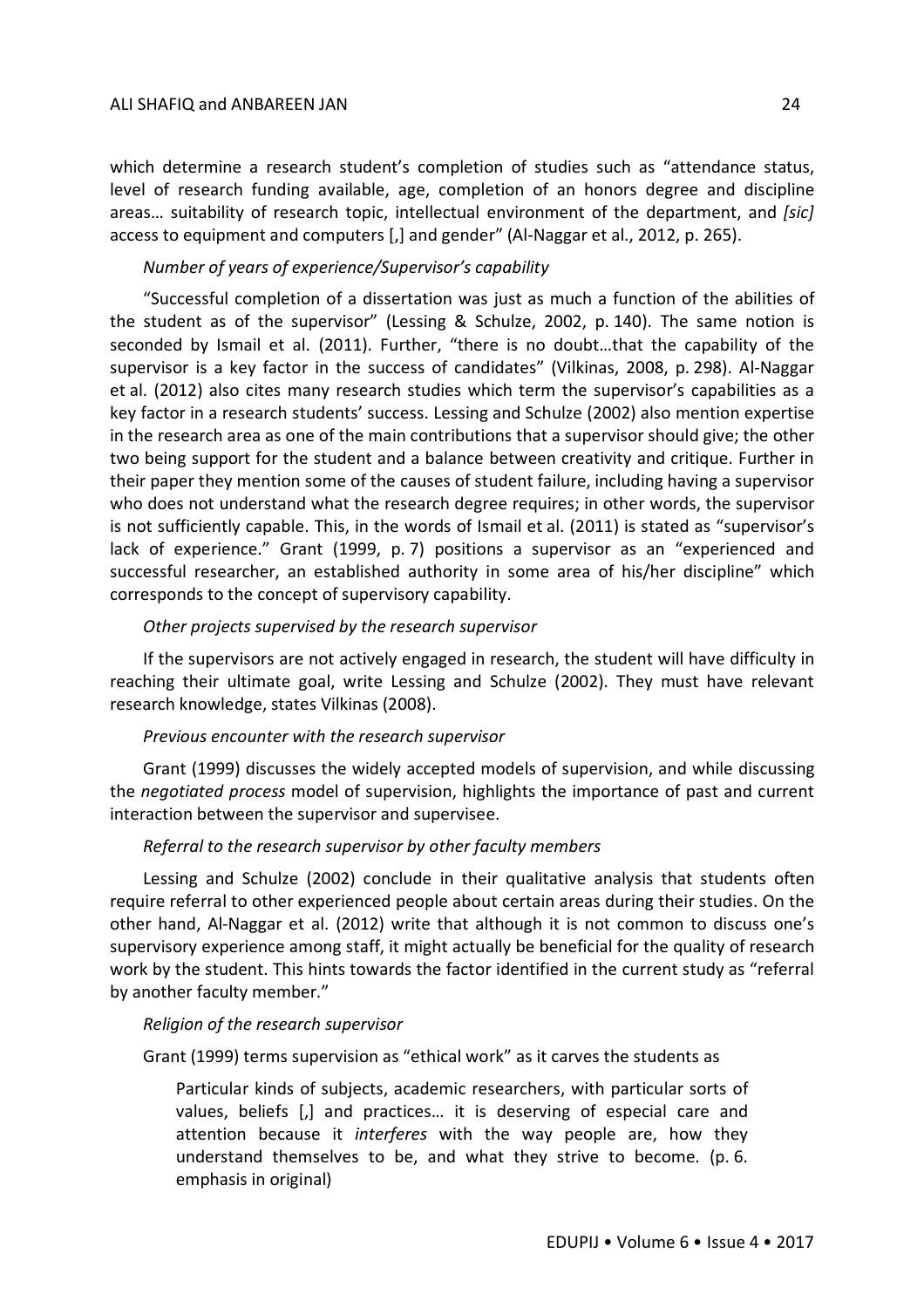This can relate to one's adherence to a particular religion.

*Word-of-mouth about the research supervisor*

Grant (1999) discusses that under the *supervision as an opaque* model "the students' experience of the supervisor's actions, and the stories told by other students of that supervisor's actions, produce a series of overdetermined and affect-laden image texts of the supervisor"(p. 4). She further wrote that supervisors' actions matter to students; while Ismail et al. (2011, p. 79) stated that "A good supervisor-student relationship is the key factor in the success or failure of students' studies or research work", and that a student is often the supervisor's closest colleague. Al-Naggar et al. (2012) term the student-supervisor relationship to be the single most important factor during the research process. Some factors that affect this relationship are research knowledge and related skills, management and interpersonal skills, ability to coordinate research program's activities, mentoring the students, and being supportive of the students (Al-Naggar et al., 2012; Vilkinas, 2008). On the other hand, a poor interpersonal relationship and lack of rapport between the supervisor and the supervisee are the most common reasons for poor research progress students (Al-Naggar et al., 2012; Vilkinas, 2008). Lessing and Schulze (2002, p. 141) and Ismail et al. (2011, p. 80) also seconded this notion when they wrote that "tenacity, support by the supervisor, personal and collegial support and previous experience" all contribute to a students' psychological wellbeing. All these factors lead to positive or negative word-of-mouth.

# **Methodology**

This research follows a qualitative methodology, first because it is exploratory in nature, and second because of the inherent benefits of qualitative methods as against quantitative (Mariampolski, 2001; Shafiq, Haque, Kalthom, & Jan, 2017; Shafiq, Haque, & Omar, 2015). A two stage research was conducted.

#### *Focus Group*

The first stage comprised of a focus group, owing to its typical benefits (Bernard, Wutich, & Ryan, 2017; Kitzinger, 1995; Rabiee, 2004) where a sample of 15 target students were shown a sample faculty profile (see Appendix C) in a classroom setting. This is a typical faculty profile used at the university, and is also representative of research profiles available typically on websites. The students were all in their 3<sup>rd</sup> Year (Semester 5) and had already completed their research project. Hence they belonged to the same age group as those who were actually taking the research project. The gender division was 50-50, which is very typical of a Malaysian higher education setting. Moreover, all the participants were at the same level of education, e.g. studying for a Bachelor's degree in International Business and Marketing (Kitzinger, 1995; Rabiee, 2004). They were asked to identify all visible and nonvisible elements that could potentially influence a student's decision as to which supervisor to select. It was an open-discussion with the potential of one student's response influencing another (Bernard et al., 2017; Kitzinger, 1995; Lunn & Smith, 2010). Each response was written on the whiteboard for everyone to see. Identical responses were omitted, while similar ones were written together. None of the responses, irrespective of how insignificant it was deemed, was ignored and was incorporated into the list.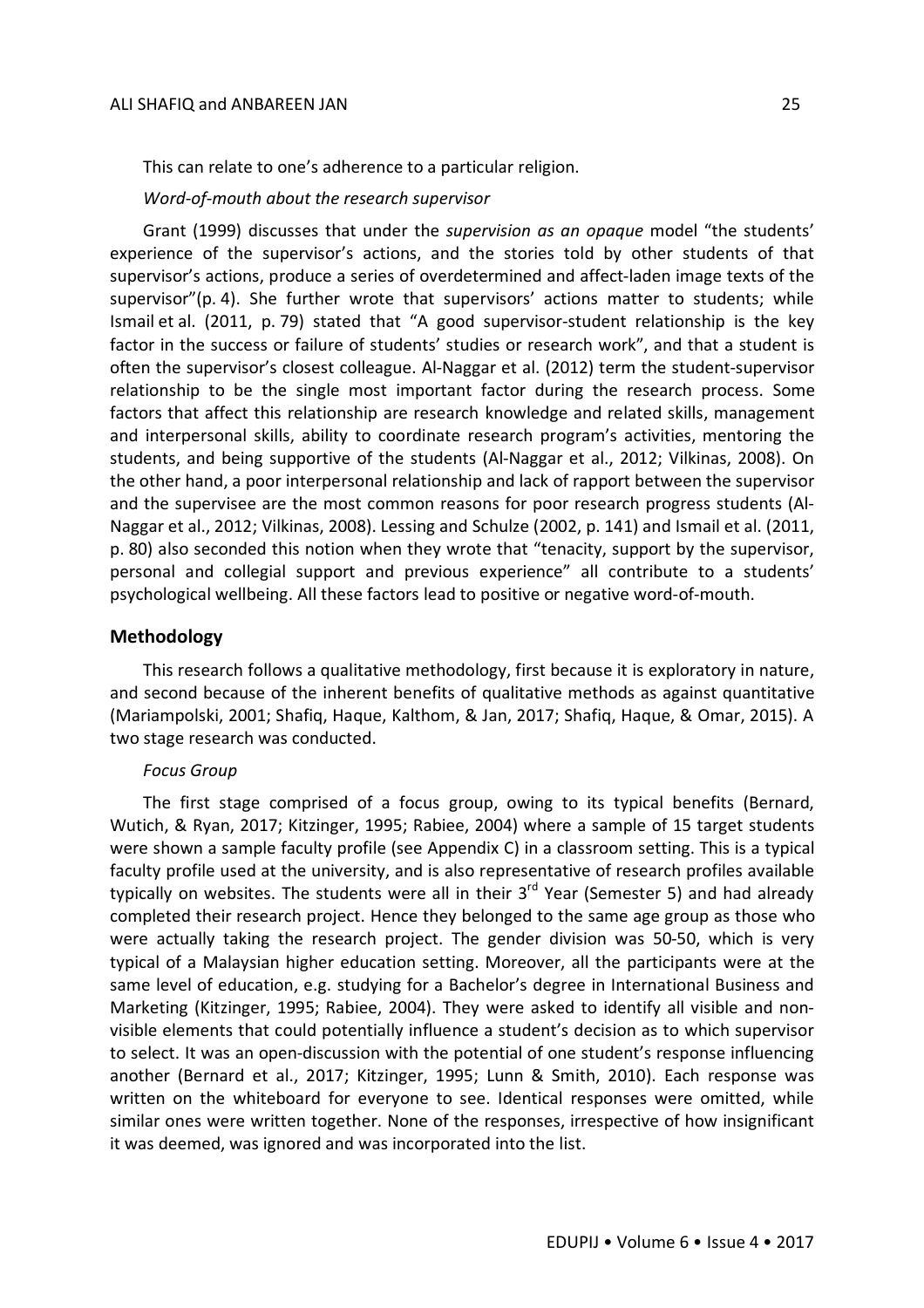In total, 12 elements or factors were identified. These elements are shown in Table 1 in alphabetical order:

|                | <b>Factors</b>                                                            |
|----------------|---------------------------------------------------------------------------|
| 1              | Age of the research supervisor                                            |
| $\overline{2}$ | Educational qualification of the research supervisor                      |
| 3              | Gender of the research supervisor                                         |
| 4              | Nationality (or ethnicity) of the research supervisor                     |
| 5              | Number of years of experience of the research supervisor                  |
| 6              | Other projects supervised or under supervision by the research supervisor |
| 7              | Previous encounter with the research supervisor (favorable/unfavorable)   |
| 8              | Profile picture of the research supervisor (attractive/unattractive)      |
| 9              | Referral to the research supervisor (by another faculty member)           |
| 10             | Religion of the research supervisor                                       |
| 11             | Research methodology used by the research supervisor                      |
| 12             | Word-of-mouth spread about the research supervisor                        |

**Table 1.** Factors emerging from the Focus Group study

It is obvious that some of the factors (2, 3, 5, 6, 8, and 11) are visible on the sample profile provided (see Appendix C); some (1, 4, and 10) could be guessed/assumed by looking at the visible factors; while others (7, 9, and 12) are not visible at all. This final list was also shared with the participants and their consent was granted.

However, when this list was presented in the form of a questionnaire to another audience, the list was reassembled under three dimensions based on the similar nature of the factors. These dimensions and their factors are shown in Figure 1: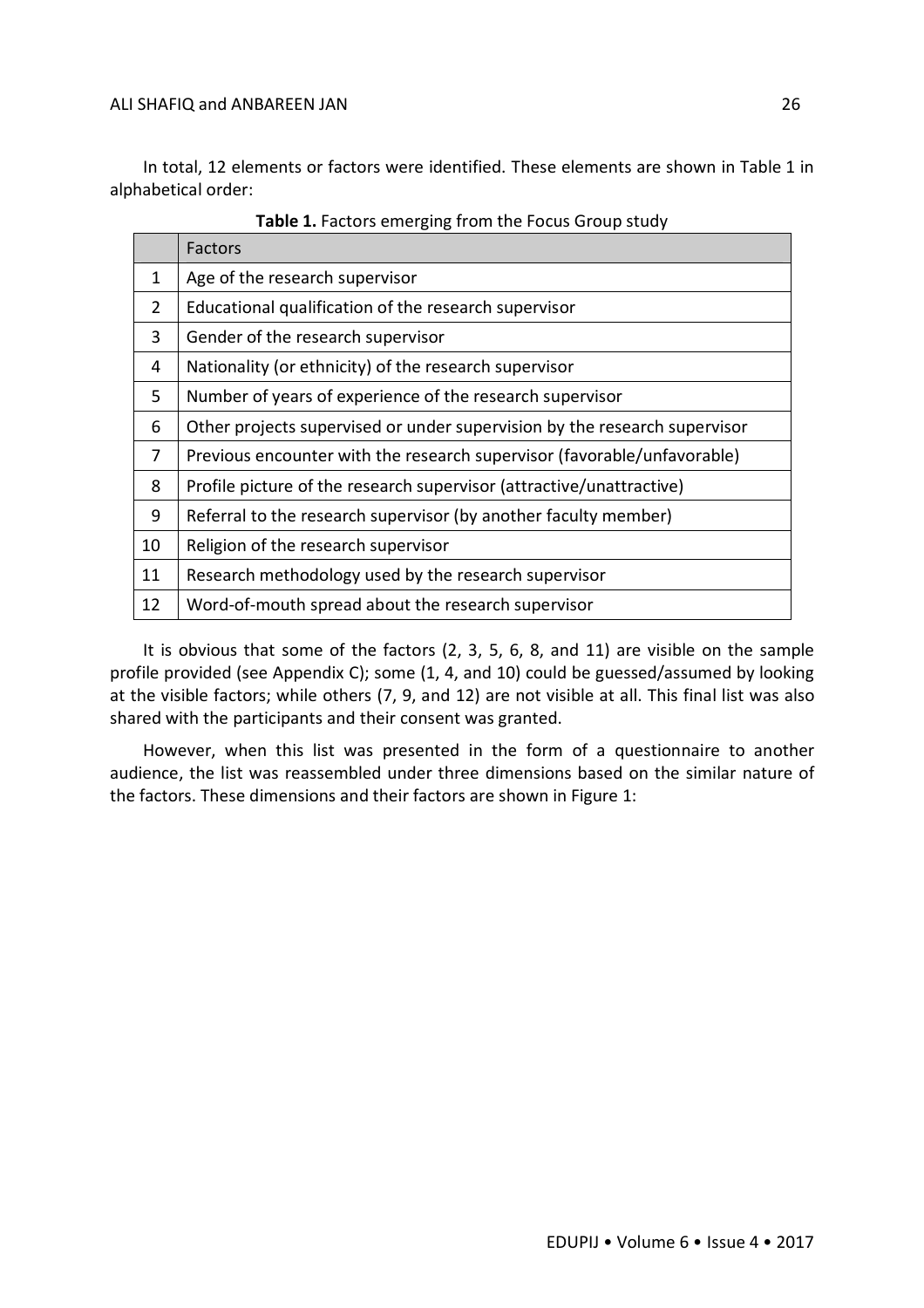



Note that the list presented in Figure 1 although includes all factors from Table 1, yet they are categorized differently. The categorization in Figure 1 makes sense too, since similar natured factors are placed under one common dimension.

#### *Students' Survey*

The second stage of the research comprised of asking a broader population which of these factors identified in Table 1 are most important to them when selecting their research supervisors. This population was comprised of 143 students who were actually conducting their research project. The institution's administration distributed the faculty profiles to the students registered for the project from which they were to select their research supervisors. The main objective of this research was to see which are the most important factors that influence a student's decision? For this, they were contacted through email and asked to rank the factors in order of importance via an online form (see Appendix D).

#### *Questionnaire*

The online form was divided into five sections. It started with a filter question which let only those students continue forward who had actually seen the faculty profiles and then decided upon whom to choose. Afterwards, the first section asked the students to rank the factors corresponding to their respective dimension. For example, they were asked to rank age, gender, nationality (ethnicity), and religion in terms of importance under the dimension "demographics." One factor could only be ranked once, without the option of double ranking. This practice was applied similarly for the other two dimensions.

The next section asked the students to rank all 12 factors together with respect to each other, independent of the dimension to which they originally belonged. These factors were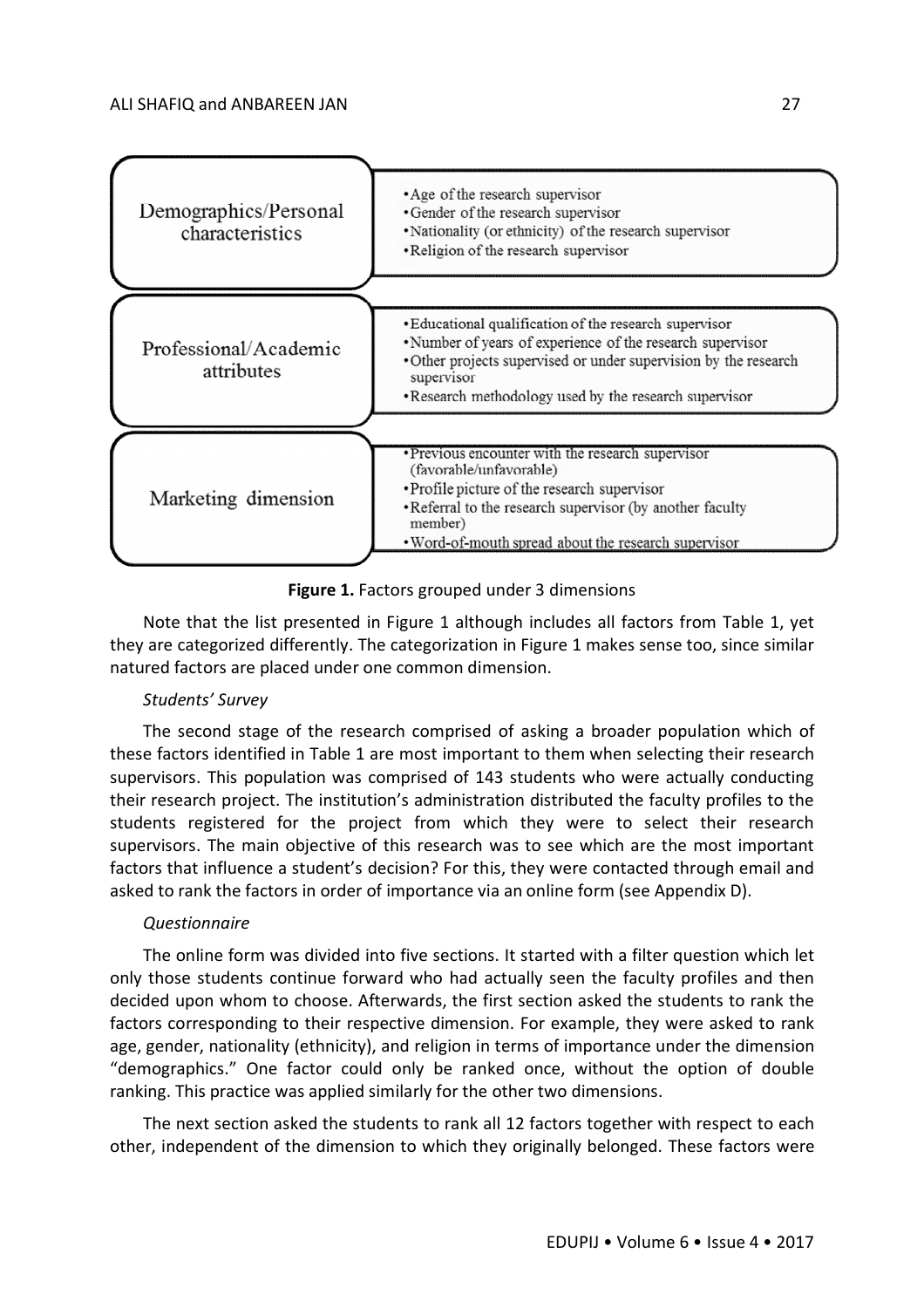mentioned alphabetically to avoid any bias. Similar to the previous section, the students were forced to rank each factor only once; so without double ranking.

The next section sought the respondents' academic particulars (their course of study, semester of study, and their current CGPA), while the final section asked for some demographic information (gender, age, nationality, race, and religion).

# *Analysis*

The data obtained through the questionnaire was put into SPSS version 22. The data obtained was non-parametric in nature for being ranked (Pallant, 2007), and thus "mode" was used to find which element ranked the highest.

# **Results and Discussions**

94 students responded to the circulated form, equating to a response rate of 65.7%. Out of those who responded, 20 had not looked at the faculty profile before selecting the research supervisors, hence they did not continue with the remaining form and exited the survey at that point. Therefore, the total usable responses numbered 74, or 78.7% as the rate of response (see Table 2). Out of the 74, there were 34 females and 40 males, mostly aged between 20-23 years (97.3%), the majority were Malaysians (78.4%), while in terms of religion 40.5% were Buddhists, 27% were Muslims, and 13.5% were Christians.

In terms of academic particulars, a significant majority (62.2%) belonged to the Bachelor's degree programme for Business, specializing in International Business and Marketing; with 86.5% studying in their  $4<sup>th</sup>$  semester. Finally, the majority of the respondents had a CGPA between 3.51 and 4.00.

|                 | Categories                           | No. of<br>respondents | %    |  |
|-----------------|--------------------------------------|-----------------------|------|--|
| Faculty profile | Yes                                  | 74                    | 78.7 |  |
| seen            | No                                   | 20                    | 21.3 |  |
|                 | Males                                | 40                    | 54.1 |  |
| Gender          | Females                              | 34                    | 45.9 |  |
|                 | 20                                   | 10                    | 13.5 |  |
|                 | 21                                   | 39                    | 52.7 |  |
|                 | 22                                   | 17                    | 22.9 |  |
| Age             | 23                                   | 6                     | 8.1  |  |
|                 | 26                                   | 1                     | 1.4  |  |
|                 | 27                                   | 1                     | 1.4  |  |
|                 | Malaysian                            | 58                    | 78.4 |  |
|                 | Others                               |                       |      |  |
| Nationality     | (Indonesian, Maldivian, Myanmars,    | 16                    | 21.6 |  |
|                 | Pakistani, Seychellois, Singaporean) |                       |      |  |
|                 | <b>Buddhist</b>                      | 30                    | 40.5 |  |
| Religion        | Muslim                               | 20                    | 27.0 |  |
|                 | Christian                            | 10                    | 13.5 |  |

| Table 2. Demographics/Personal Information of the respondents |  |  |
|---------------------------------------------------------------|--|--|
|---------------------------------------------------------------|--|--|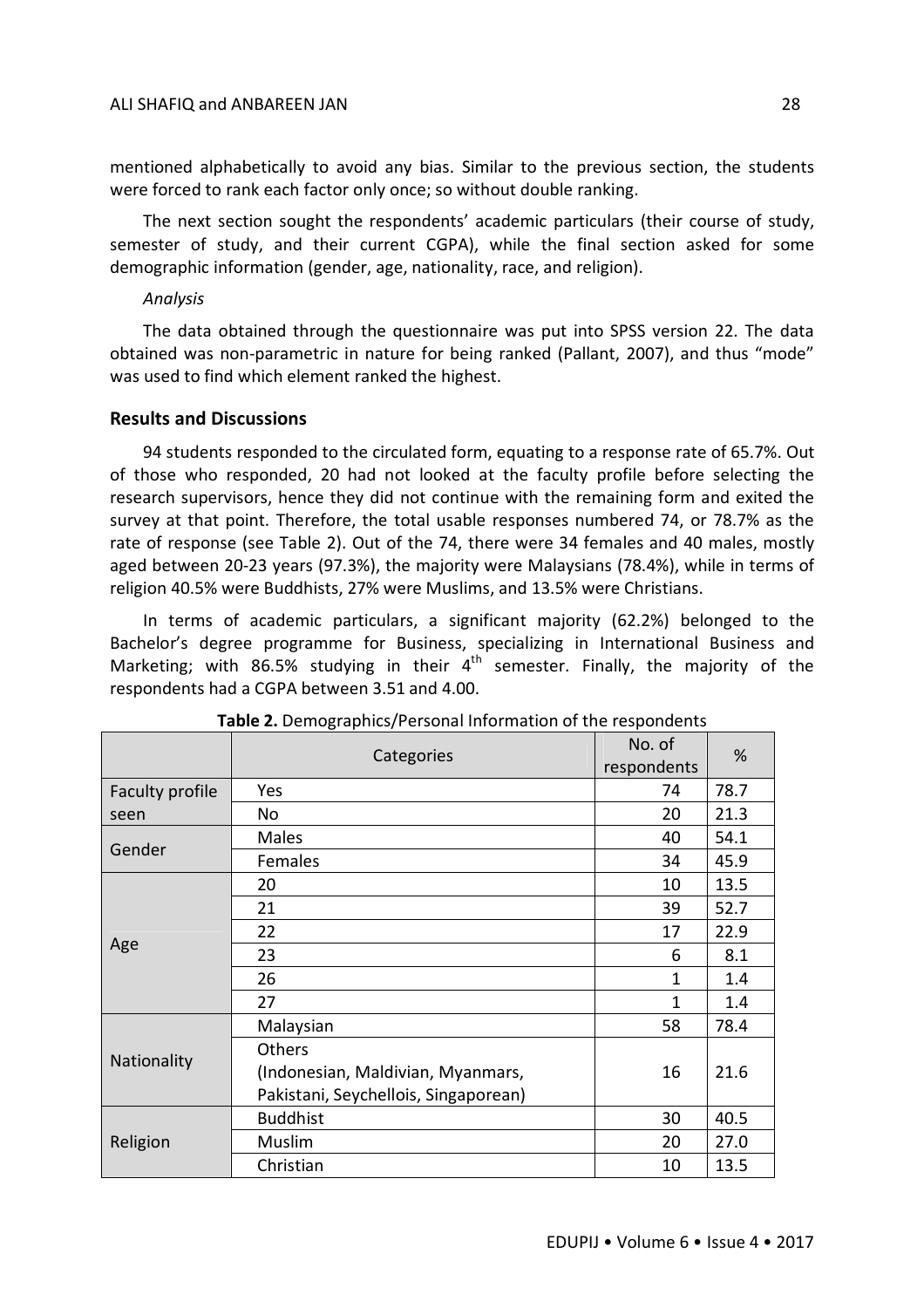|                   | Categories                               | No. of<br>respondents | %    |  |
|-------------------|------------------------------------------|-----------------------|------|--|
|                   | Chinese                                  | 4                     | 5.4  |  |
|                   | No religion                              | 4                     | 5.4  |  |
|                   | Hindu                                    | $\overline{2}$        | 2.7  |  |
|                   | Not stated                               | 4                     | 5.4  |  |
|                   | International Business & Marketing (IBM) | 46                    | 62.2 |  |
|                   | <b>Business Administration (BA)</b>      | 6                     | 8.1  |  |
|                   | Finance and Economics (F&E)              | 6                     | 8.1  |  |
| Study             | Accounting and Finance (A&F)             | 6                     | 8.1  |  |
| Program           | Human Resource Management (HRM)          | 4                     | 5.4  |  |
|                   | Marketing (BM)                           | 4                     | 5.4  |  |
|                   | International Business (IB)              | $\overline{2}$        | 2.7  |  |
|                   | Semester 4                               | 64                    | 86.5 |  |
| Study<br>semester | Semester 5                               | 8                     | 10.8 |  |
|                   | Semester 3                               | $\overline{2}$        | 2.7  |  |
|                   | $0.00 - 2.19$                            | $\overline{2}$        | 2.7  |  |
|                   | $2.20 - 2.50$                            | 14                    | 18.9 |  |
| <b>CGPA</b>       | 2.51-3.00                                | 14                    | 18.9 |  |
|                   | 3.01-3.50                                | 16                    | 21.6 |  |
|                   | 3.51-4.00                                | 18                    | 24.3 |  |
|                   | Not stated                               | 10                    | 13.5 |  |

Table 3 addresses the main objective of this research study. It shows how many and by what percentage students think a factor is important in the selection of their research supervisor. Since the list is ranked, therefore, arithmetic mean carries less weight than the mode (Pallant, 2007).

# *Demographics/personal characteristics*

There was no clear "most important" factor under this dimension, although there was a significant number that selected all the factors as being the most important when making a decision. In terms of the majority of votes, "age of the supervisor" and "nationality (ethnicity)" were clearly ranked the 2<sup>nd</sup> most important factors. "Gender of the supervisor" occupied a clear 3<sup>rd</sup> place, while "religion of the supervisor" was the least important factor when choosing a supervisor. When compared, one is made to believe that "nationality (ethnicity)" was considered more important than the "age" in terms of number of responses, as the percentage for "nationality (ethnicity)" is higher than that of "age."

# *Professional/academic attributes*

These attributes were ranked very clearly when compared to the aforementioned. "Other projects supervised by the supervisor" was a common first element to view when selecting a supervisor. The "educational qualification" ranked  $2<sup>nd</sup>$  in terms of importance. The respondents found "experience of the supervisor" equally important as an equal number ranked it at  $1^{st}$  and  $3^{rd}$ . Hence it shows, on the one hand that students are indifferent about it; while on the other it also shows the sheer importance of this factor alone. This importance is further bolstered by the finding that a close percentage also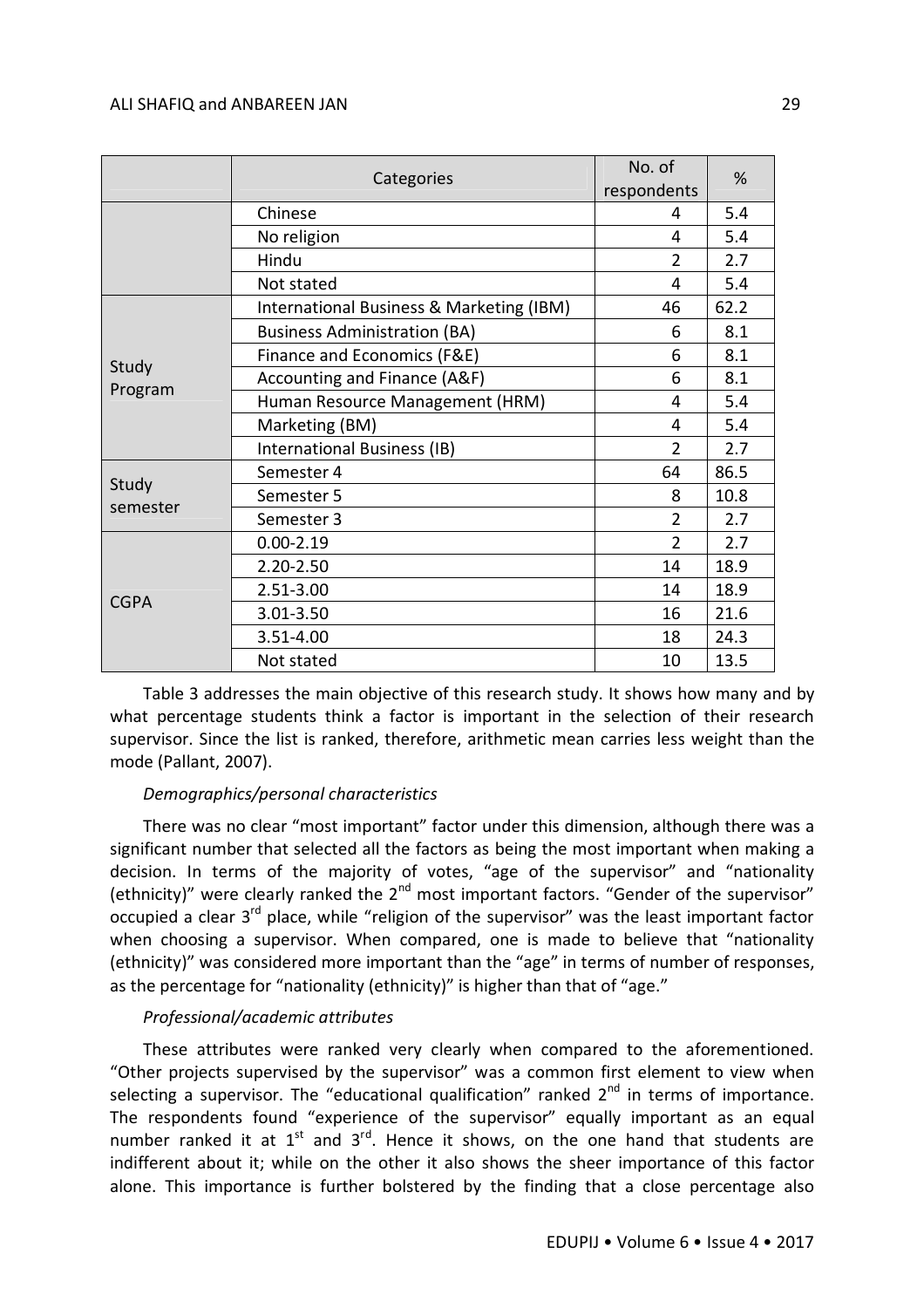ranked this factor at number 2. "Research Methodology" is ranked at number 4 by numbers. The majority do not see it at any of the first three places – though a close majority does consider it to be in 3<sup>rd</sup> place.

# *Marketing dimension*

This dimension was ranked unambiguously. The students clearly knew the most from the least important factors. Hence, it can obviously be seen that "previous encounter with the research supervisor" is clearly the most important factor in this dimension. This is followed by "word-of-mouth about the supervisor" at number 2, "referral by another faculty member" at number 3, and "profile picture of the supervisor" clearly at number 4.

| Demographics/personal characteristics      |   |                 |                 |                 |                            |       |  |  |  |
|--------------------------------------------|---|-----------------|-----------------|-----------------|----------------------------|-------|--|--|--|
|                                            |   | 1 <sup>st</sup> | $2^{\text{nd}}$ | $3^{\text{rd}}$ | $4^{\overline{\text{th}}}$ | Total |  |  |  |
| Age of the research supervisor             | # | 20              | 22              | 16              | 16                         | 74    |  |  |  |
|                                            | % | 27              | 29.7            | 21.6            | 21.6                       | 100   |  |  |  |
| Nationality (or ethnicity) of the research | # | 16              | 36              | 16              | 6                          | 74    |  |  |  |
| supervisor                                 | % | 21.6            | 48.6            | 21.6            | 8.1                        | 100   |  |  |  |
| Gender of the research supervisor          | # | 22              | 8               | 30              | 14                         | 74    |  |  |  |
|                                            | % | 29.7            | 10.8            | 40.5            | 18.9                       | 100   |  |  |  |
| Religion of the research supervisor        | # | 16              | 8               | 12              | 38                         | 74    |  |  |  |
|                                            | % | 21.6            | 10.8            | 16.2            | 51.4                       | 100   |  |  |  |
| Professional/Academic attributes           |   |                 |                 |                 |                            |       |  |  |  |
|                                            |   | 1 <sup>st</sup> | 2 <sup>nd</sup> | 3 <sup>rd</sup> | 4 <sup>th</sup>            | Total |  |  |  |
| Other projects supervised or under         | # | 30              | 14              | 10              | 20                         | 74    |  |  |  |
| supervision by the research supervisor     | % | 40.5            | 18.9            | 13.5            | 27                         | 100   |  |  |  |
| Educational qualification of the research  | # | 12              | 28              | 14              | 20                         | 74    |  |  |  |
| supervisor                                 | % | 16.2            | 37.8            | 18.9            | 27                         | 100   |  |  |  |
| Number of years of experience of the       | # | 24              | 20              | 24              | 6                          | 74    |  |  |  |
| research supervisor                        | % | 32.4            | 27              | 32.4            | 8.1                        | 100   |  |  |  |
| Research methodology used by the research  | # | 8               | 12              | 26              | 28                         | 74    |  |  |  |
| supervisor                                 | % | 10.8            | 16.2            | 35.1            | 37.8                       | 100   |  |  |  |
| <b>Marketing dimension</b>                 |   |                 |                 |                 |                            |       |  |  |  |
|                                            |   | 1 <sup>st</sup> | 2 <sup>nd</sup> | 3 <sup>rd</sup> | 4 <sup>th</sup>            | Total |  |  |  |
| Previous encounter with the research       | # | 30              | 18              | 16              | 10                         | 74    |  |  |  |
| supervisor (favorable/unfavorable)         | % | 40.5            | 24.3            | 21.6            | 13.5                       | 100   |  |  |  |
| Word-of-mouth spread about the research    | # | 16              | 32              | 14              | 12                         | 74    |  |  |  |
| supervisor                                 | % | 21.6            | 43.2            | 18.9            | 16.2                       | 100   |  |  |  |
| Referral to the research supervisor        | # | 10              | 20              | 40              | 4                          | 74    |  |  |  |
| (by another faculty member)                | % | 13.5            | 27              | 54.1            | 5.4                        | 100   |  |  |  |
| Profile picture of the research supervisor | # | 18              | 4               | 4               | 48                         | 74    |  |  |  |
|                                            | % | 24.3            | 5.4             | 5.4             | 64.9                       | 100   |  |  |  |

**Table 3.** Factor ranking within individual dimensions

The second part of the questionnaire asked the respondents to rank all 12 factors with respect to each other. This was a complex task on its own which required streamlined execution of the online survey. Google Forms was used, and set up as such that the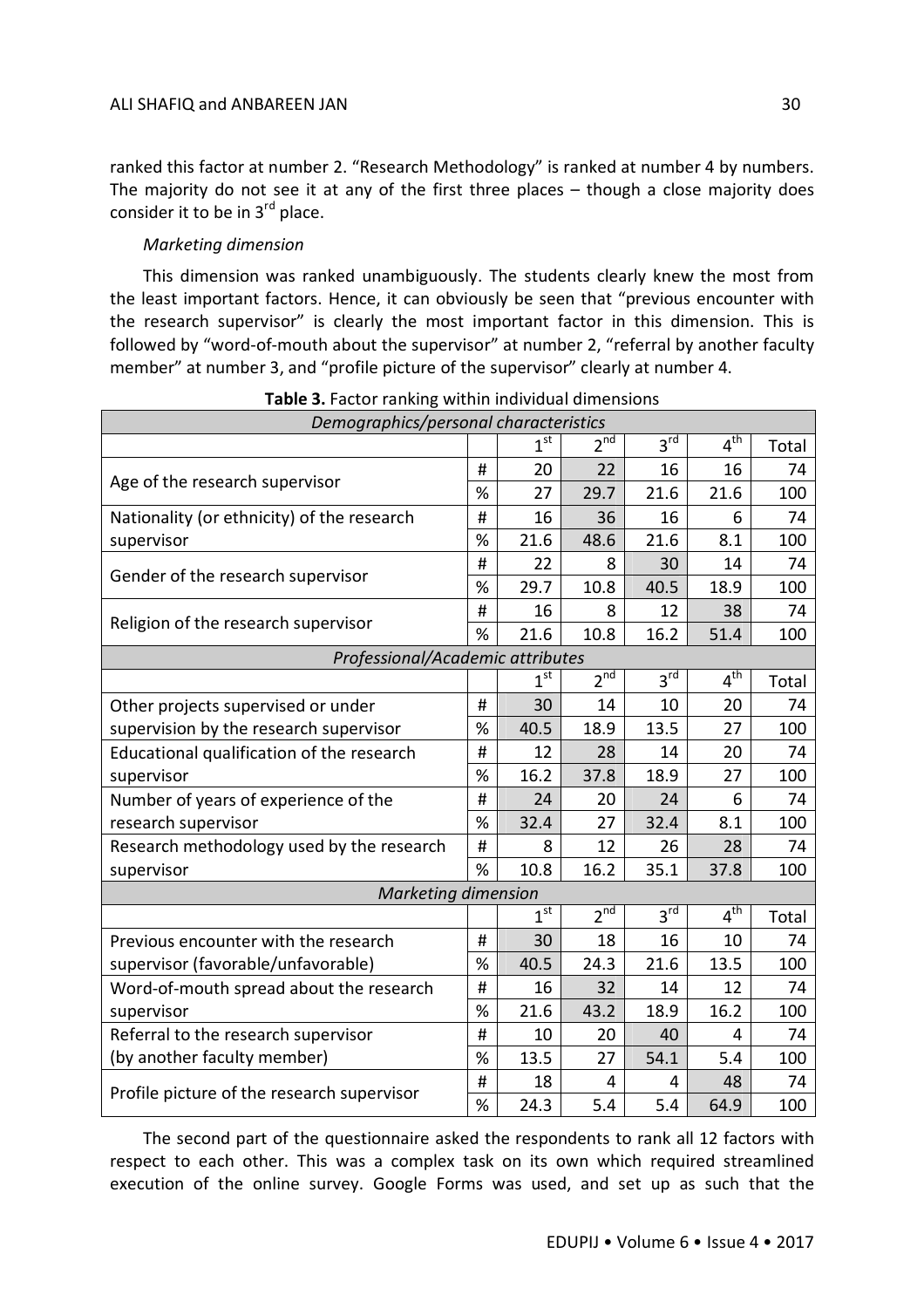respondents could choose only one item per row and per column so that they could not give two or more ranks to the same factors, nor could they give the same rank to more than one factor. This ensured zero overlap across the rows and down the columns.

| Individual factor rankings |   |                 |                |                 |                            |                 |                 |                 |                 |                 |                |                |                         |
|----------------------------|---|-----------------|----------------|-----------------|----------------------------|-----------------|-----------------|-----------------|-----------------|-----------------|----------------|----------------|-------------------------|
|                            |   | 1 <sup>st</sup> | $2^{nd}$       | $3^{\text{rd}}$ | $4^{\overline{\text{th}}}$ | 5 <sup>th</sup> | 6 <sup>th</sup> | 7 <sup>th</sup> | 8 <sup>th</sup> | g <sup>th</sup> | $10^{th}$      | $11^{th}$      | $12^{th}$               |
| Previous                   | # | 18              | 4              | 4               | 8                          | 6               | 14              | 12              | $\overline{2}$  | 4               | $\overline{2}$ | $\Omega$       | $\mathbf 0$             |
| Encounter                  | % | 24.3            | 5.4            | 5.4             | 10.8                       | 8.1             | 18.9            | 16.2            | 2.7             | 5.4             | 2.7            | 0.0            | 0.0                     |
| Education                  | # | 16              | 16             | 6               | $\overline{2}$             | 12              | 2               | 4               | $\overline{4}$  | 4               | $\mathbf 0$    | 4              | $\overline{\mathbf{4}}$ |
|                            | % | 21.6            | 21.6           | 8.1             | 2.7                        | 16.2            | 2.7             | 5.4             | 5.4             | 5.4             | 0.0            | 5.4            | 5.4                     |
|                            | # | 6               | 14             | 12              | 4                          | 0               | 10              | 8               | 8               | 2               | 4              | 4              | $\overline{2}$          |
| Projects                   | % | 8.1             | 18.9           | 16.2            | 5.4                        | 0.0             | 13.5            | 10.8            | 10.8            | 2.7             | 5.4            | 5.4            | 2.7                     |
| Experience                 | # | 8               | 12             | 12              | 10                         | 12              | 4               | 8               | $\overline{2}$  | $\overline{2}$  | $\Omega$       | 4              | $\mathbf 0$             |
|                            | % | 10.8            | 16.2           | 16.2            | 13.5                       | 16.2            | 5.4             | 10.8            | 2.7             | 2.7             | 0.0            | 5.4            | 0.0                     |
| Referral                   | # | $\Omega$        | 0              | 10              | 10                         | 12              | 8               | 6               | 10              | 8               | 6              | $\overline{2}$ | $\overline{2}$          |
|                            | % | 0.0             | 0.0            | 13.5            | 13.5                       | 16.2            | 10.8            | 8.1             | 13.5            | 10.8            | 8.1            | 2.7            | 2.7                     |
| Word of                    | # | 8               | 4              | 6               | 6                          | 14              | 10              | 6               | $\Omega$        | $\Omega$        | 4              | 6              | 10                      |
| Mouth                      | % | 10.8            | 5.4            | 8.1             | 8.1                        | 18.9            | 13.5            | 8.1             | 0.0             | 0.0             | 5.4            | 8.1            | 13.5                    |
| Research                   | # | 4               | 8              | 6               | 4                          | $\overline{2}$  | 10              | 12              | 8               | 4               | $\overline{2}$ | 10             | 4                       |
| Methodology                | % | 5.4             | 10.8           | 8.1             | 5.4                        | 2.7             | 13.5            | 16.2            | 10.8            | 5.4             | 2.7            | 13.5           | 5.4                     |
| Profile                    | # | 4               | 0              | $\overline{2}$  | 4                          | 4               | 4               | 4               | 8               | 14              | 4              | 14             | 12                      |
| Picture                    | % | 5.4             | 0.0            | 2.7             | 5.4                        | 5.4             | 5.4             | 5.4             | 10.8            | 18.9            | 5.4            | 18.9           | 16.2                    |
|                            | # | 4               | 10             | $\mathbf 0$     | 6                          | 4               | 6               | $\overline{2}$  | 10              | 10              | 12             | 4              | 6                       |
| Age                        | % | 5.4             | 13.5           | 0.0             | 8.1                        | 5.4             | 8.1             | 2.7             | 13.5            | 13.5            | 16.2           | 5.4            | 8.1                     |
| Gender                     | # | $\mathbf 0$     | $\overline{2}$ | 6               | 8                          | 6               | $\overline{2}$  | $\overline{2}$  | $\overline{2}$  | 12              | 16             | 14             | $\overline{4}$          |
|                            | % | 0.0             | 2.7            | 8.1             | 10.8                       | 8.1             | 2.7             | 2.7             | 2.7             | 16.2            | 21.6           | 18.9           | 5.4                     |
|                            | # | $\overline{2}$  | $\Omega$       | 6               | 8                          | $\overline{2}$  | $\overline{2}$  | 4               | 12              | 10              | 14             | 6              | 8                       |
| Nationality                | % | 2.7             | 0.0            | 8.1             | 10.8                       | 2.7             | 2.7             | 5.4             | 16.2            | 13.5            | 18.9           | 8.1            | 10.8                    |
|                            | # | 4               | 4              | 4               | 4                          | 0               | $\overline{2}$  | 6               | 8               | 4               | 10             | 6              | 22                      |
| Religion                   | % | 5.4             | 5.4            | 5.4             | 5.4                        | 0.0             | 2.7             | 8.1             | 10.8            | 5.4             | 13.5           | 8.1            | 29.7                    |

**Table 4.** Combined ranking of individual factors

Table 4 shows how the respondents ranked all the 12 factors together. "Previous encounter" was ranked top, with "education of the supervisor" a very close 2<sup>nd</sup>. "Experience of the supervisor" was ranked at  $2^{nd}$ ,  $3^{rd}$ , and  $5^{th}$  simultaneously with equal numbers of students. When seen through vertical columns, it still retains the highest votes at 3<sup>rd</sup> position. The highest votes for  $5<sup>th</sup>$  place were obtained by "experience," "referral," and "word-of-mouth"; however, "word-of-mouth" obtained the most votes amongst the three. "Research Methodology used by the supervisor" took  $7<sup>th</sup>$  place by number of votes. "Profile picture" was positioned at  $9^{th}$  and  $11^{th}$  simultaneously, while "age," "gender," and "nationality" tied at  $10<sup>th</sup>$  position. Yet, the majority considered that "gender" should be at number 10. Finally, "religion of the supervisor" was unanimously placed  $12^{th}$  – the least important of all factors. There was no clear  $4^{th}$ ,  $6^{th}$ , or  $8^{th}$  position for any factor across the rows or even down the columns.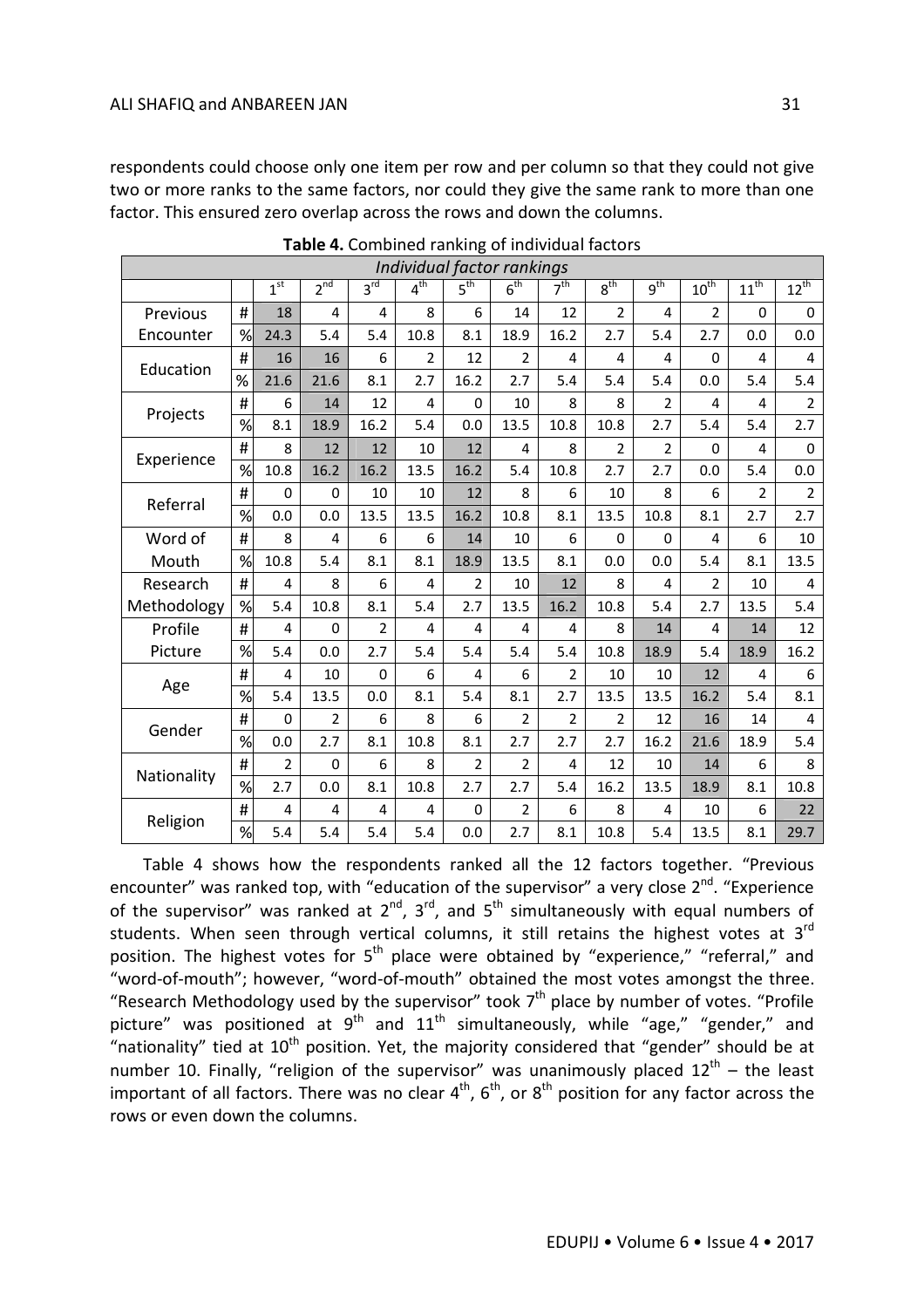# **Conclusion**

What it clearly shows is that demographics of the supervisor do not rank anywhere close to the main priorities for the students. They clearly ranked at  $10^{th}$  and  $12^{th}$ , showing how much less important they are considered by the respondents. This goes against the literature cited earlier, where gender, ethnicity, and age were all deemed important for successful supervision (Al-Naggar et al., 2012; Grant, 1999; Ismail et al., 2011). Even a marketing attribute –the profile picture– is ranked very low (9<sup>th</sup> and  $11<sup>th</sup>$ ) as it also somewhat related to one's personal characteristics.

What is deemed important are the professional/academic attributes and the marketing dimension. For example, "previous encounter with the supervisor" (a marketing factor) is considered the most important factor to consider. The professional/academic attributes occupy  $2^{nd}$ ,  $3^{rd}$ , and  $4^{th}$  places (educational qualification, other projects supervised, and number of years of experience of the supervisor). There is evidence of these attributes in the literature as well (Al-Naggar et al., 2012; Grant, 1999; Ismail et al., 2011; Lessing & Schulze, 2002; Vilkinas, 2008).

Hence, the supervisors need to pay close attention to their inter-relationship. This is a two-pronged idea where these relationships have to be maintained with the potential supervisees as well as with one's colleagues/peers. Both were ranked quite high by the students. Though word-of-mouth ranked  $5<sup>th</sup>$ , it holds significance as the generation under discussion trusts word-of-mouth more than any other indirect source (Kotler, Kartajaya, & Setiawan, 2010).

This research was applied with only a small number of students at one particular university in Malaysia. This will have limited the variety of respondents which might give different responses during a qualitative study from these students. In order to generalize these findings, a largescale study needs to be conducted. Hence, this is a potential area of further study. Perhaps the dimensions and the underlying factors can be validated through a largescale quantitative study comprised of many students from different universities. The same will help to uncover any other dimension which might not have emerged here.

#### **Notes**

Corresponding author: ALI SHAFIQ

# **References**

- Al-Naggar, R. A., Al-Sarory, M., Al-Naggar, A. A., & Al-Muosli, M. (2012). Doctorate international students' satisfaction and stress on academic supervision in a Malaysian University: a qualitative approach. *Education Research, 3*(3), 264-269.
- Bernard, H. R., Wutich, A., & Ryan, G. W. (2017). *Analyzing Qualitative Data: Systematic Approaches* (2nd ed.). Thousand Oaks, CA: SAGE Publications.
- Burnett, P. C. (1999). The Supervision of Doctoral Dissertations Using a Collaborative Cohort Model. *Counselor Education and Supervision, 39*(1), 46-52.
- Fischer, E., Gainer, B., & Bristor, J. (1997). The sex of the service provider: Does it influence perceptions of service quality? *Journal of Retailing, 73*(3), 361-382.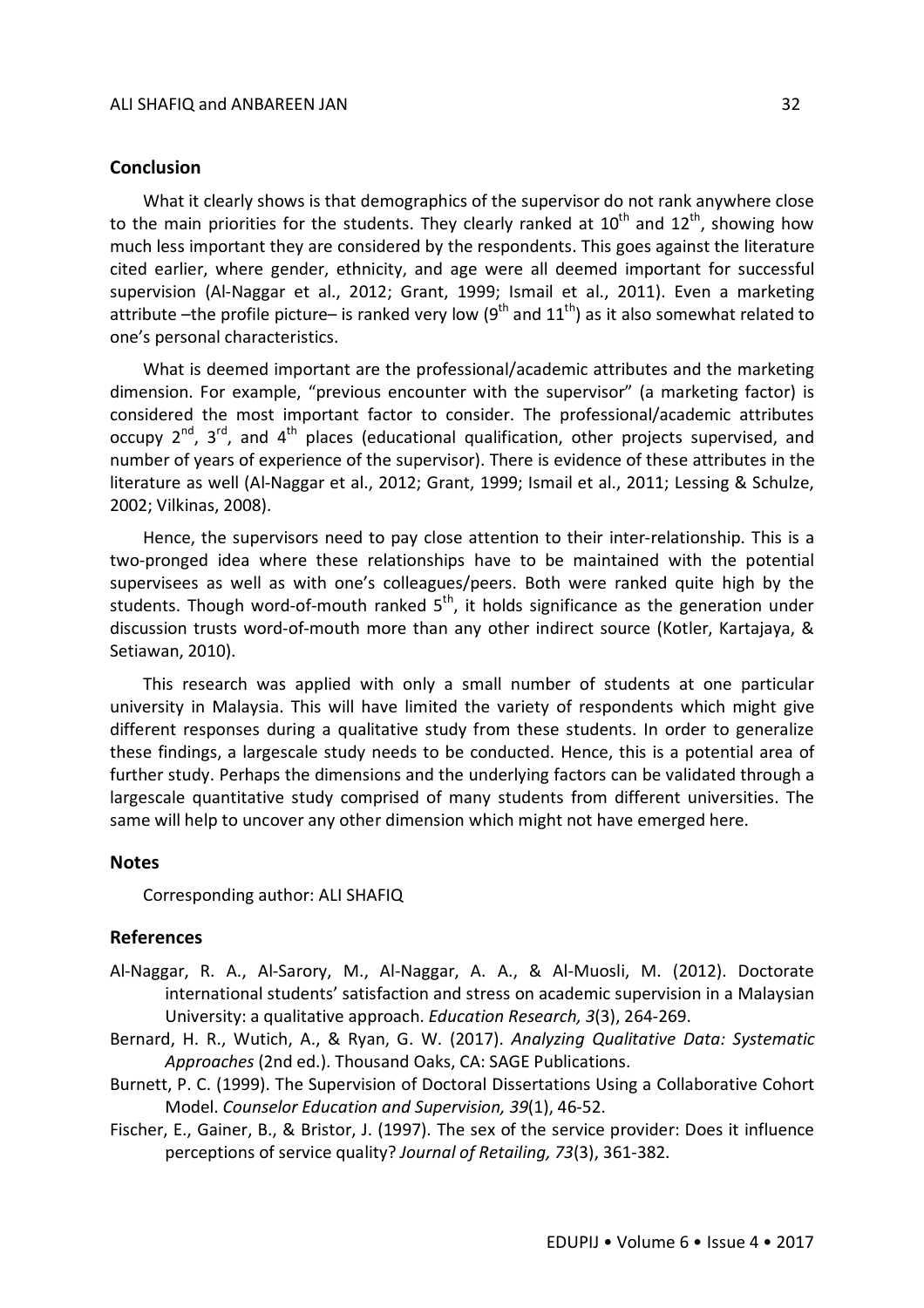- Fulton, E., & Turner, L. A. (2008). Students' academic motivation: relations with parental warmth, autonomy granting, and supervision. *Educational Psychology, 28*(5), 521- 534.
- Gasper, D. T. (2014, January 27). Government committed to equipping Gen-Y for the future. **The Star Star Online.** Retrieved from http://www.thestar.com.my/news/nation/2014/01/27/govt-committed-toequipping-geny-for-the-future/
- Grant, B. (1999, July). *Walking on a rackety bridge: mapping supervision.* Paper presented at the HERDSA Annual International Conference, 12-15 July 1999, Melbourne.
- Ismail, A., Abiddin, N. Z., & Hassan, A. (2011). Improving the Development of Postgraduates' Research and Supervision. *International Education Studies, 4*(1), 78-89.
- Kelan, E. (2017). *Millennials and the future workplace.* Retrieved from http://blog.som.cranfield.ac.uk/execdev-blog/millennialsreport?hsCtaTracking=7aff225d-6cad-4cf0-8294-96421ab07b397Ce37162f4-433b-4c3f-b9b2-2ac665ac8776&\_ga=2.237402308.553629491.1505304359- 112476053.1505304359
- Kitzinger, J. (1995). Introducing Focus Groups. *British Medical Journal, 311*(7000), 299-302.
- Kotler, P., Kartajaya, H., & Setiawan, I. (2010). *Marketing 3.0: From Products to Customers to the Human Spirit.* Hoboken, New Jersey, USA: John Wiley & Sons.
- Kulik, C. T., & Holbrook, R. L., Jr. (2000). Demographics in Service Encounters: Effects of Racial and Gender Congruence on Perceived Fairness. *Social Justice Research, 13*(4), 375-402.
- Lessing, A. C., & Schulze, S. (2002). Postgraduate supervision and academic support: students' perceptions. *South African Journal of Higher Education, 16*(2), 139-149.
- Lovelock, C. H. (1983). Classifying Services to Gain Strategic Marketing Insights. *Journal of Marketing, 47*(Summer), 9-20.
- Lovelock, C., & Wirtz, J. (2011). *Services Marketing: People, Technology, Strategy* (7th ed.). Pearson Education Limited.
- Lunn, S., & Smith, L. (2010). Lessons From My First Focus Group Project. In V. Minichiello & J. A. Kottler (Eds.), *Qualitative Journeys: Student and Mentor Experiences With Research* (pp. 207-218). Los Angeles, London, New Delhi, Singapore, Washington D.C., USA: SAGE Publications, Inc.
- Malfroy, J. (2005). Doctoral supervision, workplace research and changing pedagogic practices. *Higher Education Research & Development, 24*(2), 165-178.
- Mariampolski, H. (2001). *Qualitative Market Research: A comprehensive guide.* Thousand Oaks, London, New Delhi, US, UK, India: Sage Publications.
- Naim, M. F., & Lenkla, U. (2016). Knowledge sharing as an intervention for Gen Y employees' intention to stay. *Industrial and Commercial Training, 48*(3), 142-148.
- Nordentoft, H. M., Thomsen, R., & Wichmann-Hansen, G. (2013). Collective academic supervision: a model for participation and learning in higher education. *High Education, 65*(5), 581-593.
- Pallant, J. (2007). *SPSS Survival Manual: A Step by Step Guide to Data Analysis using SPSS for Windows* (3rd ed.). Berkshire, England: Open University Press, McGraw Hill.
- Rabiee, F. (2004). Focus-group interview and data analysis. *Proceedings of the Nutrition Society, 63*(4), 655-660. doi:10.1079/PNS2004399